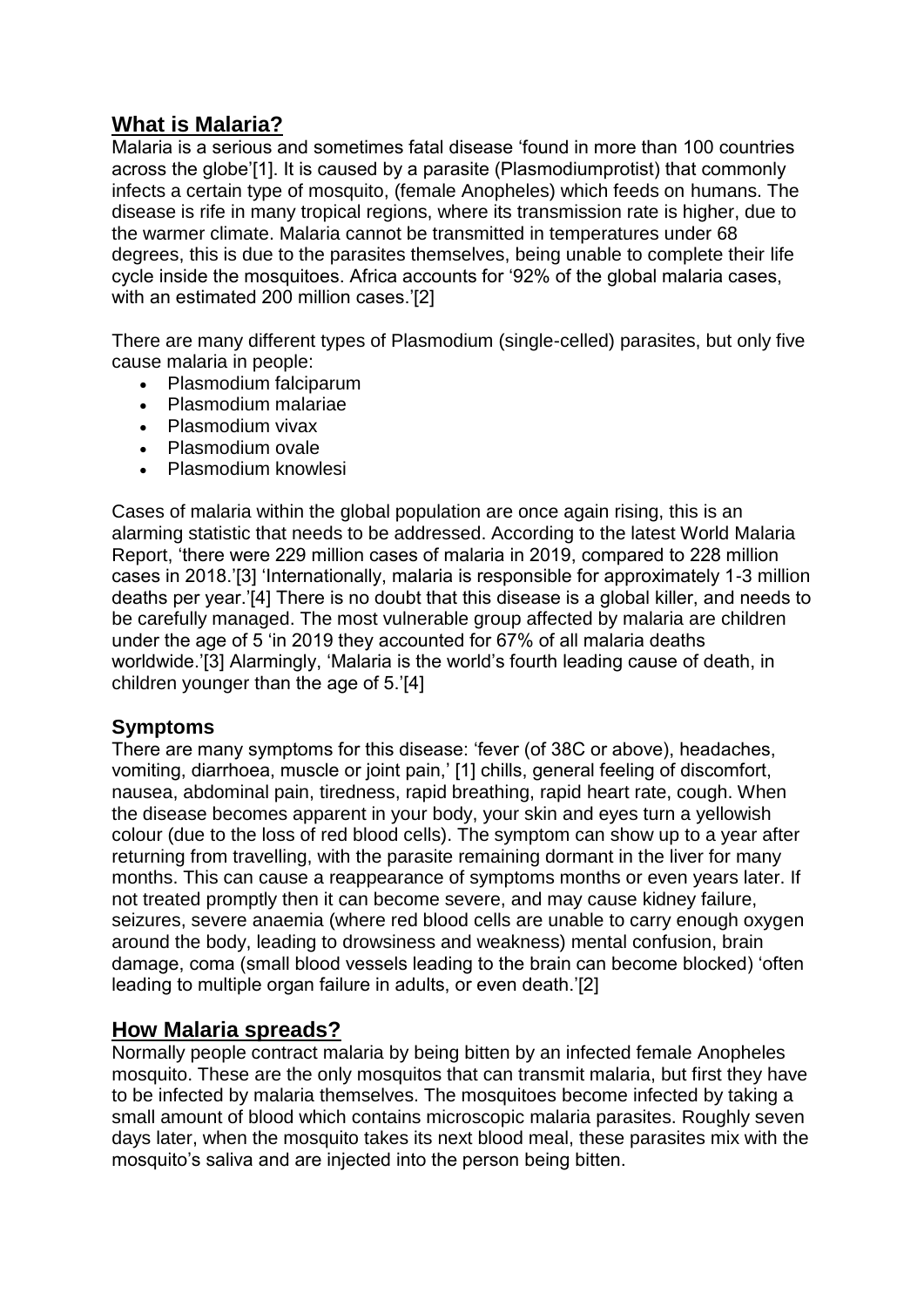Once you're bitten, the parasite (Plasmodiumprotist) enters the bloodstream and travels to the liver. The infection develops in the liver before re-entering the bloodstream and invading the red blood cells. Infected blood cells usually burst every 48-72 hours. 'Each time they burst you'll have a bout of fevers, chills and sweating'.[1]

Ironically 'the mosquitos do not become ill and are called vectors because they transmit the disease.'[5] This is one of the reasons why it is such a highly infectious and deadly disease, identifying the infected mosquitoes is virtually impossible, making it one of the most difficult diseases to irradiate. If a mosquito bites a person who is already infected with malaria, it can also become infected and spread the parasite onto other people. However, malaria cannot be spread directly from person to person

Risk of infection is greater between dusk and dawn as mosquitoes are 'night biting'. When you are pregnant you are at a higher risk of being bitten because your blood temperature is slightly higher. Malaria can also be transferred through blood transfusions (where infected blood is used), organ transplant, and using contaminated needles or syringes. It can also be transferred through congenital transmission (from mother to child, during pregnancy or labour).

### **Interventions**

I have taken into consideration the location and resources of the small rural village in Mali, West Africa, when identifying interventions that can be implemented to combat the current malaria outbreak. I recognise that some of the interventions used in the wealthier, western world to combat this disease, will not be transferable to the village, most notably the Mosquirix vaccine, costing '\$25 for the four required doses.'[6]

Prevention methods used in the more developed countries would include, introducing mosquito screening on doors and windows, this would not work in the Mali village, as the vast majority of the accommodation do not have any windows or doors. The wearing of long loose fitted garments over their arms would also not be applicable, as this is not their traditional dress and may offend their heritage. The application of insect repellent is also not an option due to the high cost and low accessibility, together with DEET being banned in large areas of Africa. Finally, due to the location and nature of the rural village, the use of air conditioning is not viable.

However, there are many low cost interventions that can be used to help prevent the further spread of malaria in the village.

#### **Insecticide-treated mosquito bed nets**

One of the most commonly used prevention methods are insecticide-treated mosquito bed nets (ITNs) 'ITNs are a form of personal protection that has been shown to reduce malaria illnesses, severe disease and death.'[7] Bed nets form a protective barrier around people sleeping underneath them, for increased protection bed nets are treated with an insecticide. They also repel mosquitoes, as well as other insects reducing the number that enter the accommodation. 'If all the people living in the village use ITNs (high community coverage) the number of mosquitoes as well as their length of life will be reduced.'[7]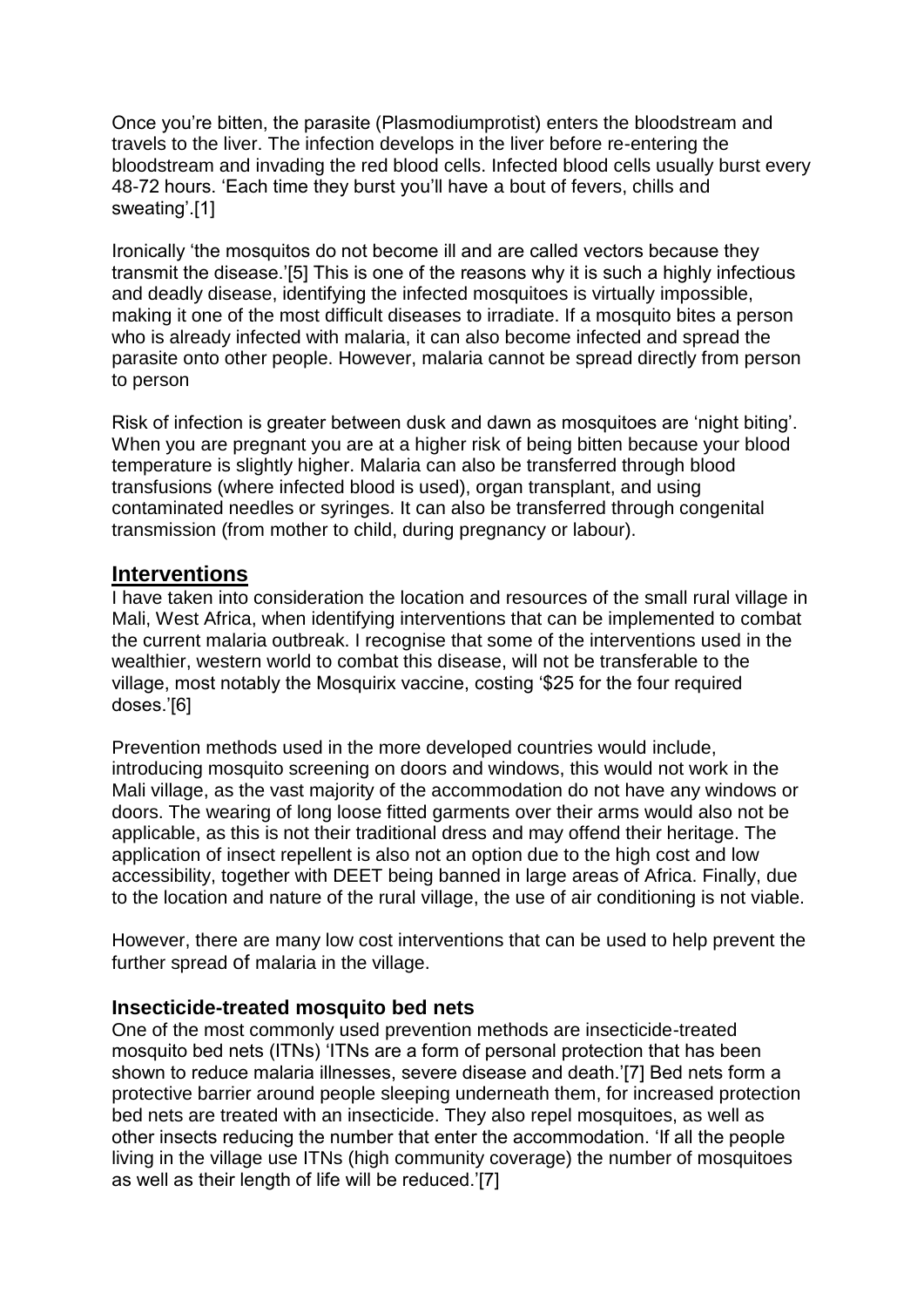They are also very effective, low cost methods, costing only '£1.51 (\$2.00)'[8], per net. The insecticide used on each net will also last up to 3-4 years protecting two people on average. 'In community wide trials in several African settings, ITNs were shown to reduce the death of children under five years from Malaria by about 20%'[7]

There are however, a number of negatives towards the use of ITNs, they can tear easily and will need to be either be retreated with insecticide or replaced after 3-4 years. It also relies on you having a location in which to hang, store the net and ensure it is used every night 'A study in western Kenya showed that despite high mosquito net ownership, actual usage is still remarkably low'[9] Finally, taking into consideration that the families in this rural village are large, this will increase the cost to each family, which may not make it financially viable without support.

#### **Mass Drug Administration (MDA)**

Mass drug administration is the treatment of the entire population in a geographic area with a dose of a drug, in this case Chloroquine. NCBI indicated that this drug has been successful in controlling malaria, 'the standard, effective drug for decades, costs about 10 U.S. cents per course of treatment for an adult.'[10] MDA has proved in recent times to be one of the most effective ways of assisting with the elimination of malaria.

NCBI are advocators of this drug stating that 'Chloroquine is one of the few drugs used in human mass drug administration (MDA) campaigns, and more than one billion treatments have been delivered over the last 25 years.'[9]

On the other hand, there is a large negative towards the use of MDA and that is the substantial resources required to administer the drugs, together with the uptake, however it does 'show significant results' according to the BMC malaria journal.[11]

#### **Indoor residual spraying (IRS)**

IRS involves spraying the indoors of buildings with an insecticide. Indoor residual spraying was the main strategy of the Global Malaria Eradication Campaign 'which resulted in the elimination of malaria from many countries and greatly reduced its burden in others'[9]. This is currently being implemented in poor areas in Africa, as 'it reduces the lifespan of the vector mosquitoes' [12]. In addition to the previous point, it is also reducing the density of the mosquitos.

The main negatives to implementing IRS is the cost, currently standing at '£5.34 per year'[11] and frequency of spraying, together with the accessibility of the village. 'Some insecticides such as dichlorodiphenyltrichloroethane (DDT), despite proving to be successful in controlling mosquitoes, are banned by some countries because of environmental hazards.'[9] It is recommended for use by WHO only under specific conditions. Another concern over its use is that Pyrethroid resistance also poses a big threat in the use of IRS.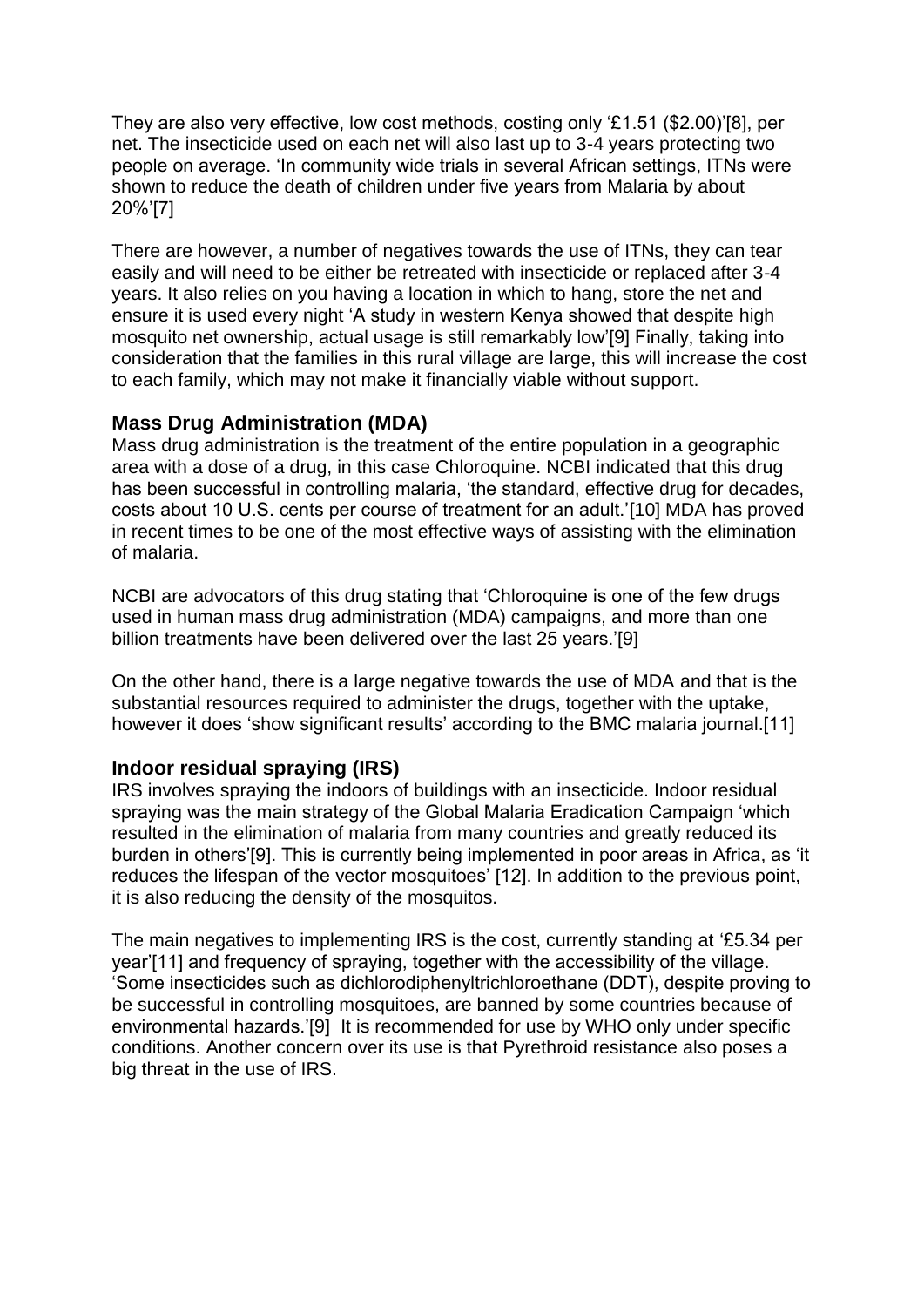### **Conclusion**

Malaria and the rapid rate at which it can spread, can have long term devastating consequences to everyone. I believe that the best strategy to reduce the infection in the village in Mali would be to provide and use ITNs, this is not only a low cost solution but it has also been proven to be highly effective. Coupled with the rollout of an MDA, this would significantly help to bring this outbreak under control. This is such an important topic as carrying out a few steps will help to eradicate the disease, save the lives of many vulnerable people, and one day make malaria a disease we only learn about in science and history.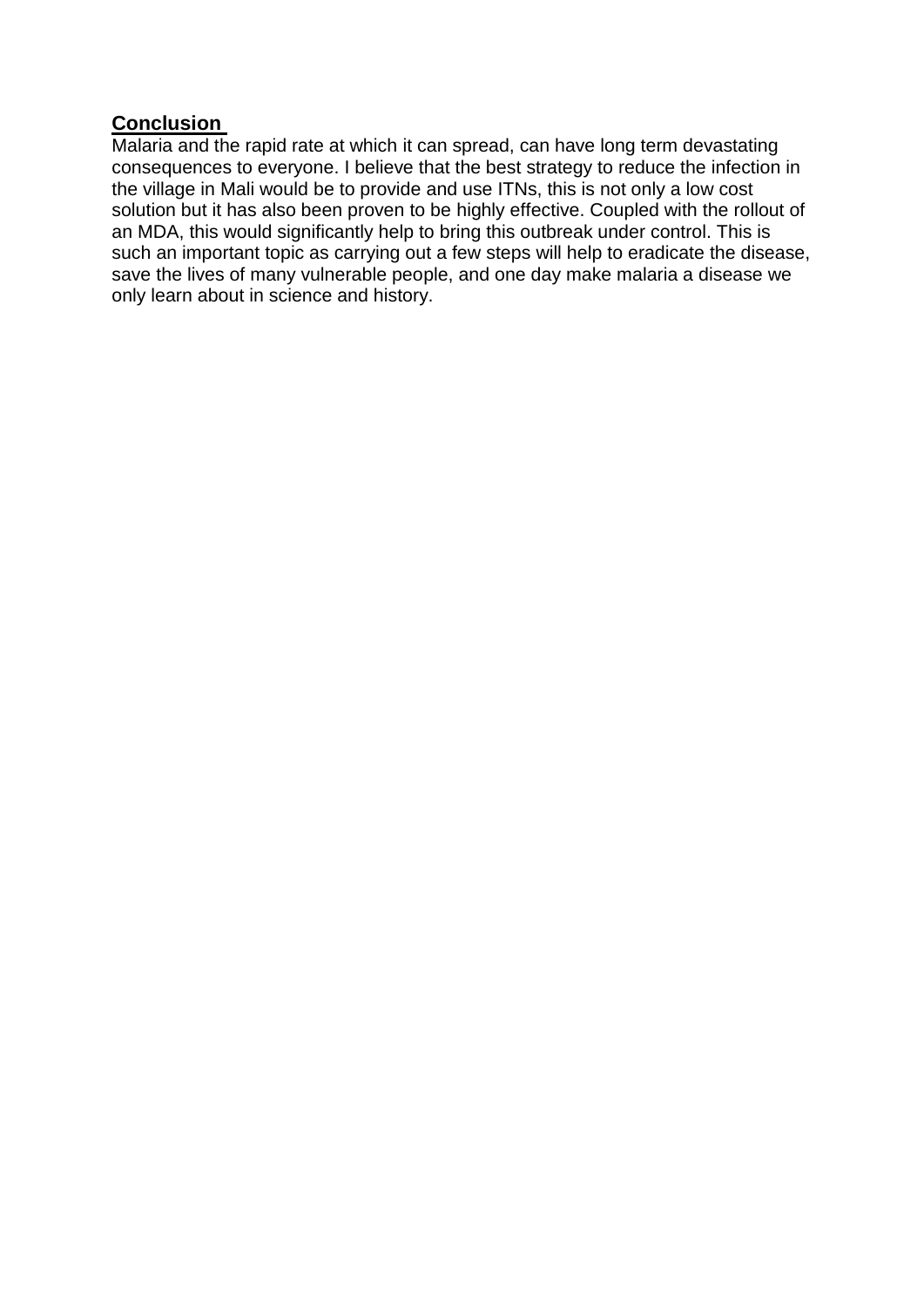# **References**

[1] 'Overview - Malaria' NHS <https://www.nhs.uk/conditions/malaria/> 22 August 2018 [4 December 2021]

[2] WHO regional office for Africa <https://www.afro.who.int/health-topics/malaria> 2020 [4 December 2021]

[3] WHO 'World malaria report 2020' <https://www.who.int/publications/i/item/9789240015791> 30 November 2020 [4 December 2021]

[4] 'What is the mortality rate of malaria?' Thomas E Herchline MD [https://www.medscape.com/answers/221134-40790/what-is-the-mortality-rate-of](https://www.medscape.com/answers/221134-40790/what-is-the-mortality-rate-of-malaria)[malaria](https://www.medscape.com/answers/221134-40790/what-is-the-mortality-rate-of-malaria) 3 June 2020 [4 December 2021]

[5] Centers for Disease Control and Prevention (Global Health, Division of Parasitic Diseases and Malaria) 'Frequently Asked Questions (FAQs)' <https://www.cdc.gov/malaria/about/faqs.html> 26 January 2021 [4 December 2021]

[6] NCBI, Economic Impact of Introducing the RTS, S Malaria Vaccine: Cost-Effectiveness and Budget Impact Analysis in 41 Countries. <https://www.ncbi.nlm.nih.gov/pmc/articles/PMC6906355/> 10 December 2019 [8 January 2022]

[7] Centers for Disease Control and Prevention (Global Health, Division of Parasitic Diseases and Malaria), 'Insecticide - Treated Bed Nets' [https://www.cdc.gov/malaria/malaria\\_worldwide/reduction/itn.html](https://www.cdc.gov/malaria/malaria_worldwide/reduction/itn.html) 4 January 2019 [4 December 2021]

[8] Against malaria foundation <https://www.againstmalaria.com/WhyNets.aspx> 2021 [4 December 2021]

[9] NCBI, Prevention efforts for malaria <https://www.ncbi.nlm.nih.gov/pmc/articles/PMC5879044/> 8 February 2018 [4 December 2021]

[10] Institute of Medicine (US) Committee on the Economics of Antimalarial Drugs; Arrow KJ, Panosian C, and Gelband H. 'Saving Lives, Buying Time: Economics of Malaria Drugs in an Age of Resistance.' Washington (DC): <https://www.ncbi.nlm.nih.gov/books/NBK215621/> 2004 [4 December 2021]